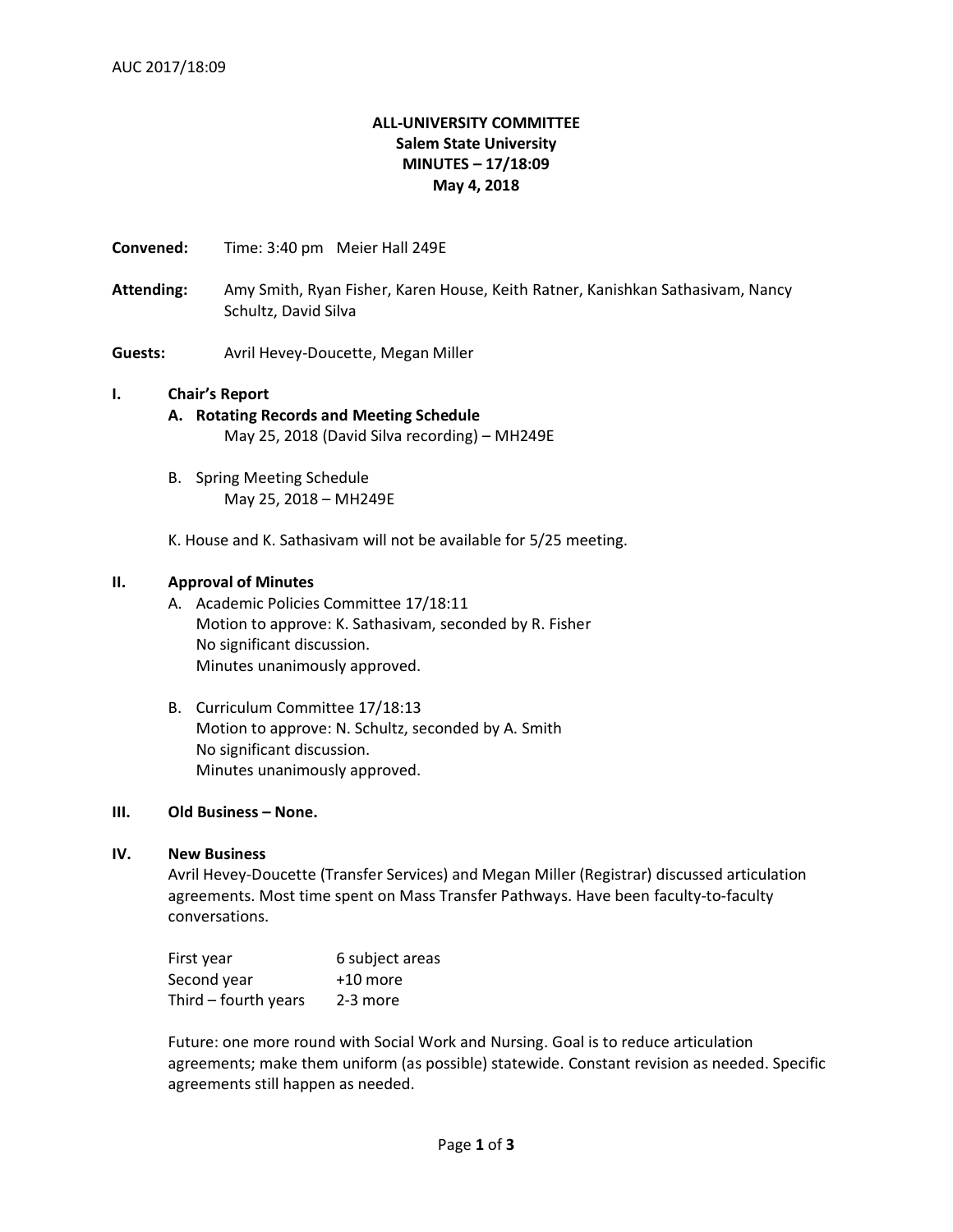New: i.e. environmental studies with North Shore (sustainability). Accreditation issues can complicate them or trigger needed review and updates. Can be initiated by state, faculty, individual students who are interested. Solid agreements: 15 in addition to the Pathways.

Discussion: What happens when a department changes curriculum. Makes it tricky - need to communicate to Department of Higher Education (DHE). Salem State University always honors the agreement for students seamlessly (as some longevity is expected) enrolled.

North Shore Community College have official curriculum sheets – have advising pathway sheets – supposedly outlines.

How to take program but doesn't always match. How many students? Unclear. Tracking more accurate recently, but the numbers seem to be increasing. Advisors at community colleges are all over this, impact may be a few years out. High priority for state.

MA Transfer website has improved a lot; state has put resources behind it. Feeder schools to Salem State are North Shore CC, Bunker Hill CC, Norther Essex CC, Middlesex CC, Massachusetts Bay CC and Roxbury CC.

Ancient history suggests SSU not transfer friendly (no longer true). Trying to overcome perception. Trying to respond to what they are learning from Admissions, etc. especially for fall to spring transfers, for earlier registration.

Looking to see what others are doing (Bridgewater, for example). Transparency.

Has helped with academic relationship building with colleagues elsewhere. SSU will not evaluate transcripts for transfers until after they are admitted.

SSU should continue to work on ways to become more transfer-friendly. Currently, SSU does not evaluate transcripts for transfers until after students are admitted. One idea might be to develop a version of our degree tracker "what if" program that could give students a preliminary sense of what is transferrable. Of course, this would need to have proper disclaimers, but it might help attract students and build enrollment.

Challenge is the "mandatory concentrations" and degree tracker can do more harm than good. Working to mitigate. Other challenge: late receipt of curricular changes in a timely way.

Is there a pot of money to send faculty/departments to the two years to build networks and increase transfers? Is it part of service? Does it have an outcome that justifies the investment?

Cross- fertilization academically.

PKAL kaleidoscope (STEM) meetings twice a year. Primarily public but open to all. Salem State is hosting in June. Four-year institutions pay \$55 and community colleges are free. Encouraging the Provosts to encourage disciplines across the state to meet etc. Are there pockets? Maybe. David will take it back to Provosts on June 4.